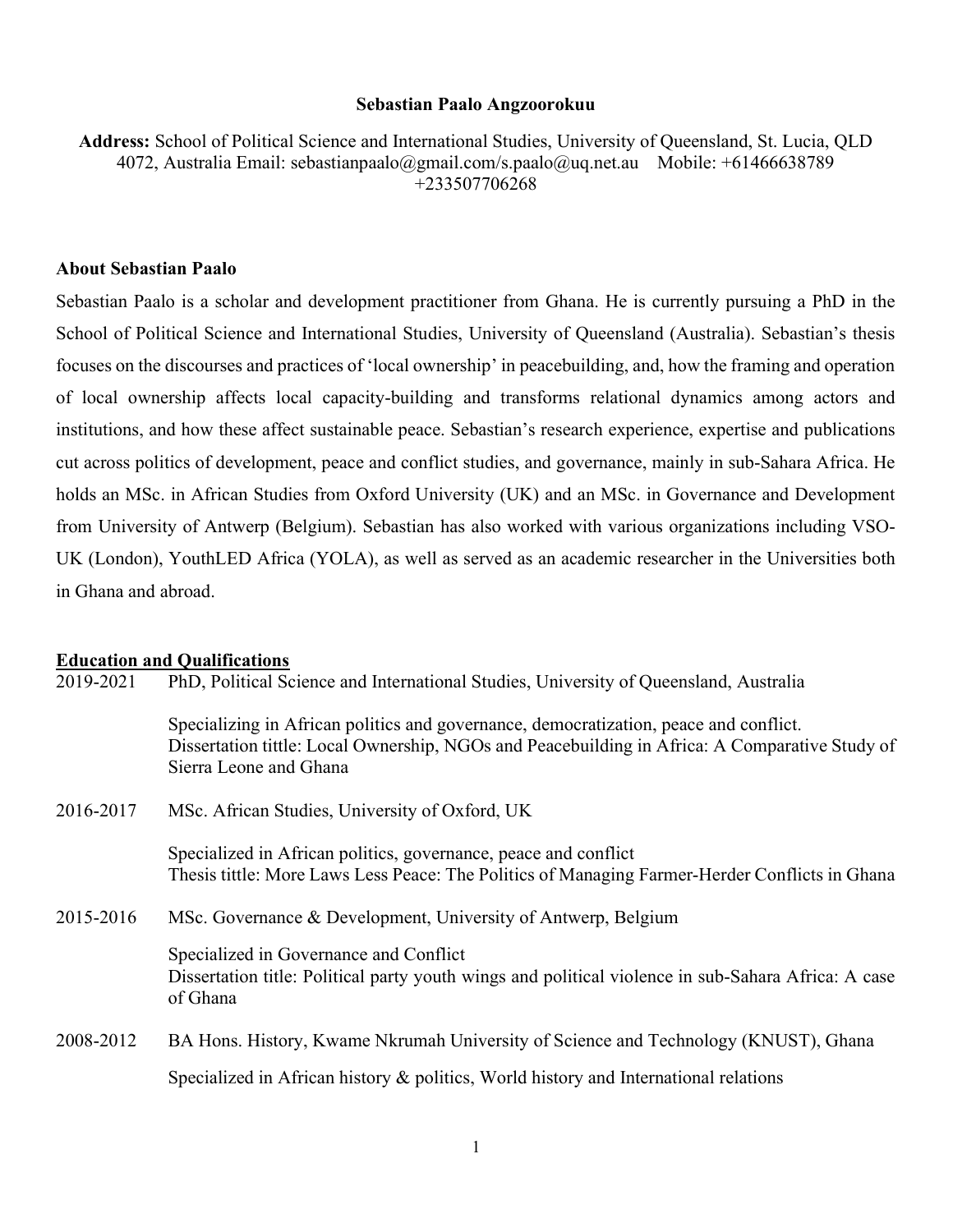#### Academic research and teaching experience

- 2019-2021 PhD researcher and course tutor, School of Political Science and International Studies, University of Queensland, Australia
- 2016-2017 Steering committee member, Oxford Network for Peace (Oxpeace)
	- Part of team of Oxford scholars which conducted research and organized conferences on global peace and security, as well as advocated for the establishment of a centre for pace studies in Oxford University

# 2012-2013 Research and Teaching Assistant, Department of History and Political Science, KNUST, Kumasi

- $\triangleright$  Organized tutorials in African history and politics for 200+ bachelor's students
- $\triangleright$  Organized tutorials in history and politics of Ghana for 200+ bachelor's of law students, Law faculty-KNUST
- Assisted lecturers at lectures, in research, organized conferences and marked scripts

### 2013-2015 Researcher, teacher and administrator, Birifoh Senior High School (Ghana Education Service-GES), Lawra, Ghana

- $\triangleright$  Introduced and taught African History to classes of 100+ SHS students
- $\triangleright$  Taught social studies to classes of 100+ recording the highest percentage of subjects passed in WASSCE, 2014
- $\triangleright$  Served with unanimous commendation as PTA secretary (2013-2015)
- $\triangleright$  Served with distinction as Head of General Arts Department (2014-2015)
- Introduced innovation and expansion in the school as entertainment master  $(2014-2015)$
- $\triangleright$  Served with unanimous commendation as staff secretary

# Selected conferences and seminars attended

| Co-convener, and roundtable discussant | University of Queensland School of Political Science and             |  |  |
|----------------------------------------|----------------------------------------------------------------------|--|--|
|                                        | International Studies and African Centre for the Constructive        |  |  |
|                                        | Resolution of Disputes (ACCORD) collaborated seminar, 'Political     |  |  |
|                                        | Violence in Africa: The Role of Political Parties', 29 October 2019, |  |  |
|                                        | POLSIS, UQ, Australia                                                |  |  |

Co-convener and discussant Oxford Network for Peace (Oxpeace) Ninth Annual Conference —Positive Peace: Concepts and Practice, 6 May 2017, St John's College, Oxford University, UK

Presenter and discussant Oxford University Research-in-Progress Colloquium, presented a paper: 'Dangerous Mentorship? Assessing the relationship between Political Party Youth Wings and Political Violence in Sub-Sahara Africa: A Case of Ghana', 17 November 2016, St. Antony's college, Oxford University, UK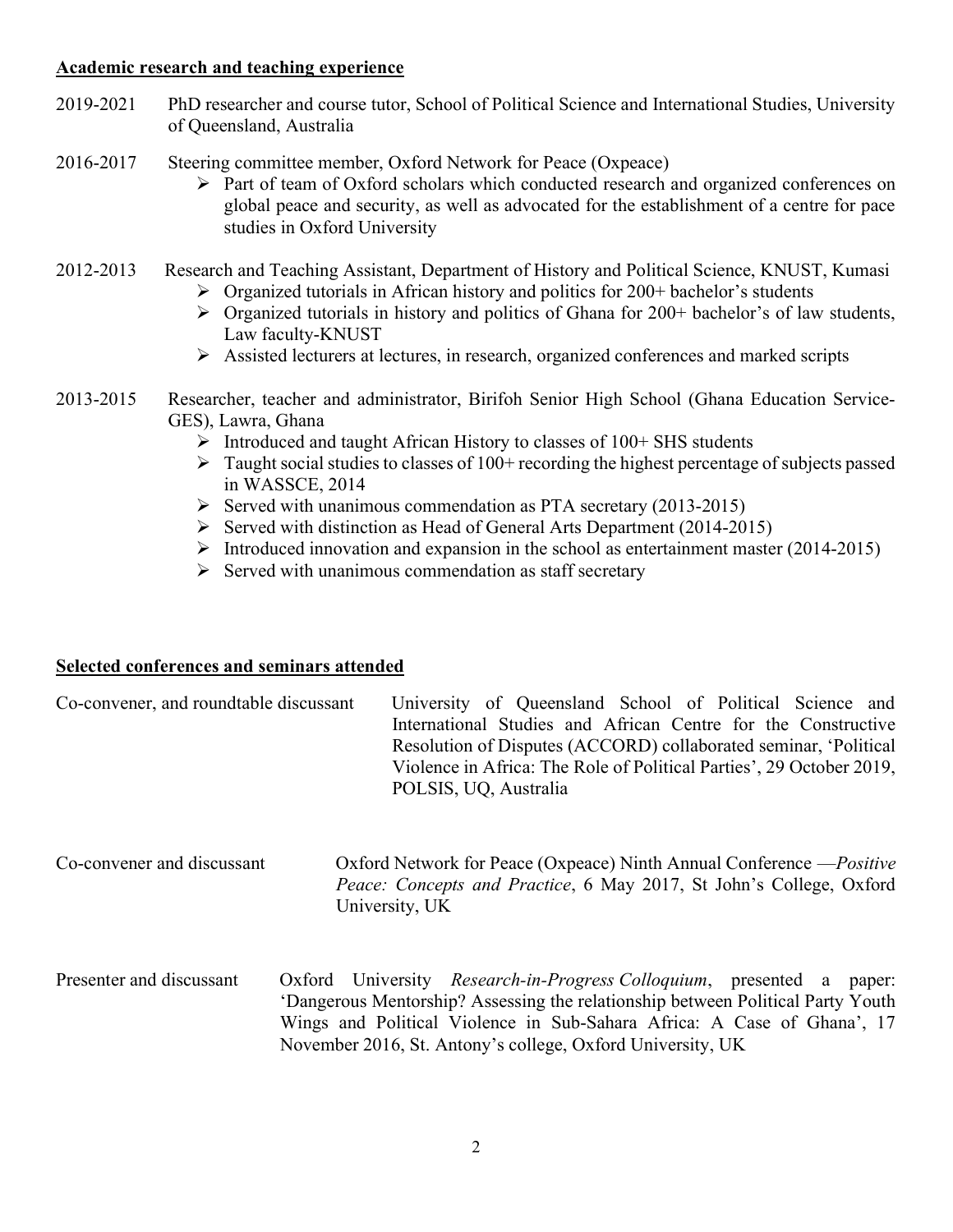Co-convener and facilitator 2nd biennial Kwame Nkrumah International Conference (KNIC2): Africa's Many Divides and Africa's Future, by KNUST, Kwantlen Polytechnic University (Canada) and African Studies Association, 21-24 September 2012, KNUST, Kumasi

#### **Publications**

- Paalo, S. A. (2020). The politics of addressing farmer-herder conflicts in Ghana. *Peacebuilding*, 1-21.
- Ashaba, I. M., Paalo, S. A. and Adu-Gyamfi, S. (2019). State Fragility, Regime Survival and Spoilers in South Sudan, Kervan-Journal of Afro-Asiatic Studies, 23(1), 77-99.
- Boafo, J., Paalo, S. A. and Dotse, S. (2019). Institutional Dynamics of Chinese-Locals Illegal Mining in Ghana, Journal of Sustainability, 11, 1-18.
- Paalo, S.A. and Gyampo, R.E.V. (2019). Campus Politics and Intra-Party Vote Buying in Ghana: How Political Mentorship Could Destruct. Journal of Student Affairs in Africa, 7(2), 51-64.
- Paalo. S. A. (forthcoming). (Re) asserting traditional African peace practices in Hybrid Orders: A Holistic Examination of the Local-International Co-Existence, *African Conflict & Peacebuilding Review*.
- Paalo, S. A. and Issifu, A. K. (forthcoming). De-internationalizing Hybrid Peace: State-Traditional Authority Collaboration and Conflict Resolution in Northern Ghana, Journal of Intervention and State-building.
- Paalo, S. A. (2017). Political party youth wings and political violence in sub-Sahara Africa: A case of Ghana, International Journal of Peace and Development Studies, 8(1), 1-14.

#### Selected research grants and scholarship awards (2009-2017)

| 2020      | International Peace Research Association (IPRA) Foundation Grant for field research in Ghana and<br>Sierra Leone                                                         |
|-----------|--------------------------------------------------------------------------------------------------------------------------------------------------------------------------|
| 2019-2021 | University of Queensland Graduate School Scholarship, PhD (Political Science and International<br>Studies)                                                               |
| 2016-2017 | Oxford-Mitsui full graduate scholarship for top two MSc. applicants from Africa- University of<br>Oxford                                                                 |
| 2017      | Patrick Duncan graduate research grant for top two applicants from MSc. African Studies-University<br>of Oxford                                                          |
| 2015-2016 | Ghana Education Trustfund (GETfund) graduate scholarship for brilliant but needy students from<br>Ghana (MSc. Governance and Development, University of Antwerp-Belgium) |
| 2011      | Social Sciences Faculty scholarships for brilliant but needy undergraduate students-KNUST, Ghana                                                                         |
| 2009      | Kingdom Books and Stationary scholarship for brilliant but needy undergraduate students-KNUST,<br>Ghana                                                                  |